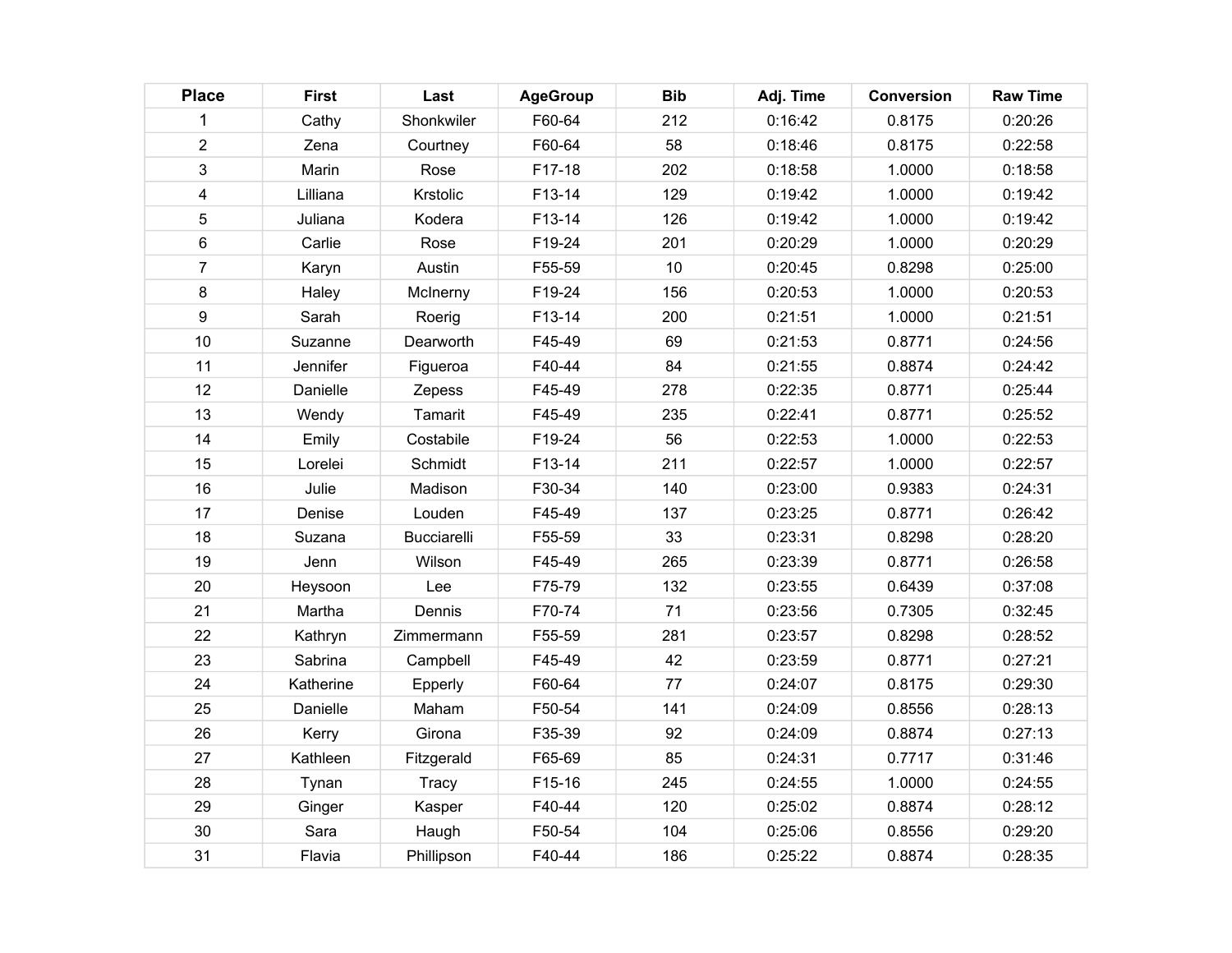| 32 | Regina       | Drum            | F40-44 | 74  | 0:25:31 | 0.8874 | 0:28:45 |
|----|--------------|-----------------|--------|-----|---------|--------|---------|
| 33 | Angelina     | Ramos           | F13-14 | 195 | 0:25:40 | 1.0000 | 0:25:40 |
| 34 | Linda        | Hawkins         | F55-59 | 105 | 0:25:48 | 0.8298 | 0:31:06 |
| 35 | Lauren       | Gianino         | F40-44 | 91  | 0:26:09 | 0.8874 | 0:29:28 |
| 36 | Tara         | Crawford        | F40-44 | 60  | 0:26:09 | 0.8874 | 0:29:29 |
| 37 | Sandra       | Moenssens       | F55-59 | 160 | 0:26:19 | 0.8298 | 0:31:42 |
| 38 | Paula        | Yankauskas      | F65-69 | 271 | 0:26:31 | 0.7717 | 0:34:22 |
| 39 | Karen        | Lewin           | F65-69 | 133 | 0:26:39 | 0.7717 | 0:34:31 |
| 40 | Taylor       | Acton           | F50-54 | 3   | 0:26:50 | 0.8556 | 0:31:21 |
| 41 | Natalie      | Dorfeld         | F45-49 | 73  | 0:26:55 | 0.8771 | 0:30:42 |
| 42 | <b>Stacy</b> | Stoner          | F50-54 | 226 | 0:26:58 | 0.8556 | 0:31:32 |
| 43 | Mariana      | Vigneron        | F35-39 | 255 | 0:27:06 | 0.8874 | 0:30:33 |
| 44 | Liska        | Conboy          | F40-44 | 54  | 0:27:17 | 0.8874 | 0:30:45 |
| 45 | Sienna       | Campbell        | F0-10  | 43  | 0:27:21 | 1.0000 | 0:27:21 |
| 46 | Lauren       | Stephens        | F0-10  | 220 | 0:27:22 | 1.0000 | 0:27:22 |
| 47 | Racheal      | Thomson         | F35-39 | 237 | 0:27:34 | 0.8874 | 0:31:03 |
| 48 | Catherine    | Yeutter         | F35-39 | 274 | 0:27:38 | 0.8874 | 0:31:08 |
| 49 | Lisa         | Hamelin         | F50-54 | 101 | 0:28:13 | 0.8556 | 0:32:59 |
| 50 | Anne         | Beninghof       | F60-64 | 15  | 0:28:22 | 0.8175 | 0:34:42 |
| 51 | Michelle     | Cloutier        | F50-54 | 48  | 0:28:24 | 0.8556 | 0:33:11 |
| 52 | Erin         | Schlichenmaier  | F40-44 | 209 | 0:28:29 | 0.8874 | 0:32:06 |
| 53 | Susan        | Hahn            | F65-69 | 100 | 0:28:36 | 0.7717 | 0:37:03 |
| 54 | Sue          | Mack            | F60-64 | 139 | 0:28:51 | 0.8175 | 0:35:17 |
| 55 | Kemrey       | <b>Butler</b>   | F60-64 | 38  | 0:28:55 | 0.8175 | 0:35:22 |
| 56 | Hollie       | Stevenson       | F55-59 | 223 | 0:28:59 | 0.8298 | 0:34:56 |
| 57 | Jamie        | Moses           | F50-54 | 166 | 0:29:00 | 0.8556 | 0:33:54 |
| 58 | Karen        | Gable           | F55-59 | 90  | 0:29:13 | 0.8298 | 0:35:12 |
| 59 | Day          | bsborne-Chapmar | F50-54 | 175 | 0:29:20 | 0.8556 | 0:34:17 |
| 60 | Amy          | Monahan         | F55-59 | 162 | 0:29:24 | 0.8298 | 0:35:26 |
| 61 | Stephanie    | Fernandez       | F35-39 | 83  | 0:29:27 | 0.8874 | 0:33:11 |
| 62 | Danielle     | Heath           | F55-59 | 107 | 0:30:12 | 0.8298 | 0:36:23 |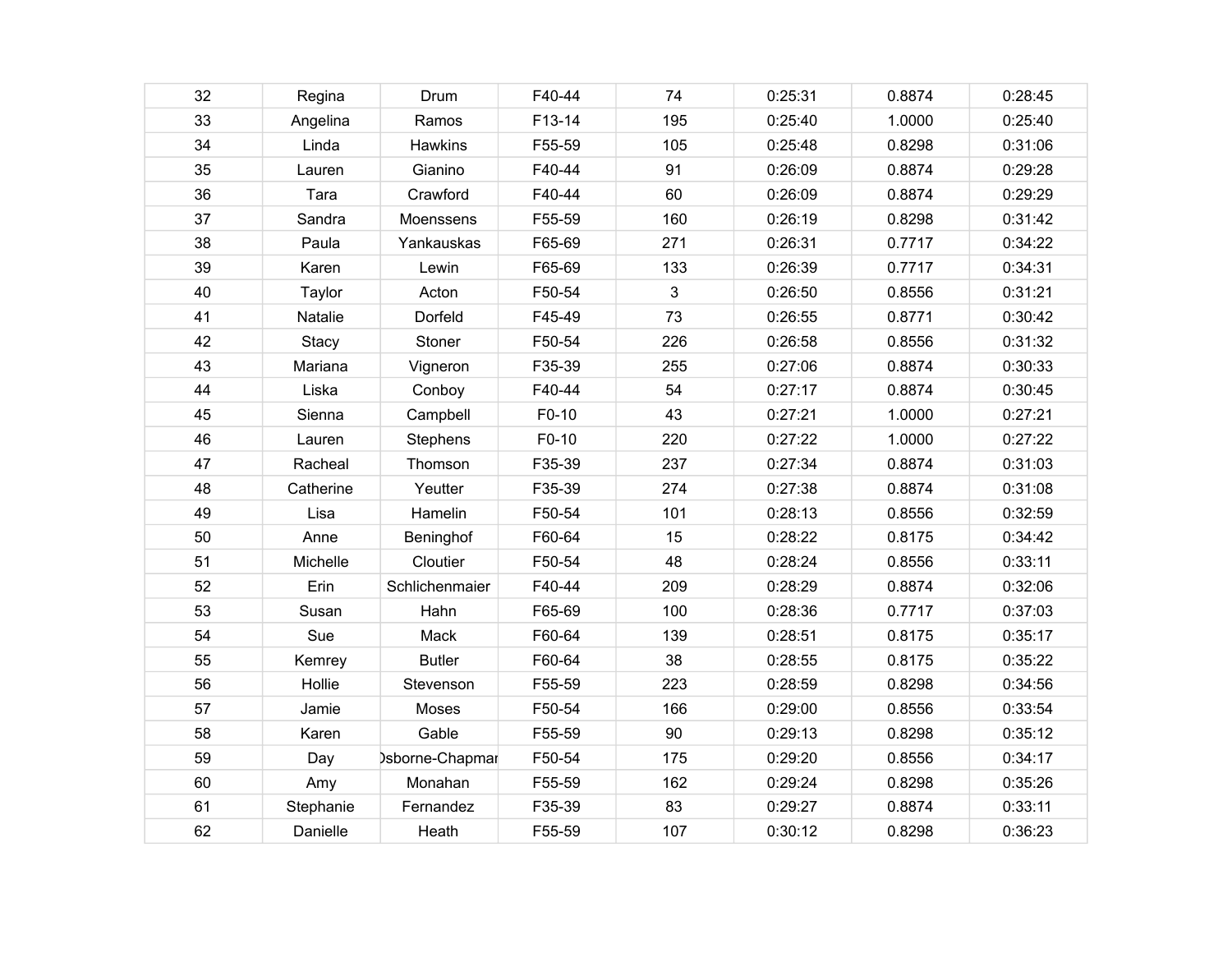| 63 | Heike     | Neumann          | F50-54 | 169 | 0:30:22 | 0.8556 | 0:35:29 |
|----|-----------|------------------|--------|-----|---------|--------|---------|
| 64 | Kate      | Coltman-woodrich | F40-44 | 50  | 0:30:26 | 0.8874 | 0:34:18 |
| 65 | Carol     | Walker           | F55-59 | 258 | 0:30:40 | 0.8298 | 0:36:58 |
| 66 | Kaitlyn   | Conboy           | F0-10  | 52  | 0:30:44 | 1.0000 | 0:30:44 |
| 67 | Mi        | Hashino          | F50-54 | 288 | 0:30:57 | 0.8556 | 0:36:10 |
| 68 | Cynthia   | Bologna          | F40-44 | 24  | 0:31:08 | 0.8874 | 0:35:05 |
| 69 | Christy   | Crawford         | F50-54 | 59  | 0:31:11 | 0.8556 | 0:36:27 |
| 70 | Sherrie   | Nunn             | F55-59 | 173 | 0:31:15 | 0.8298 | 0:37:39 |
| 71 | Karla     | Stogsdill        | F40-44 | 224 | 0:31:16 | 0.8874 | 0:35:14 |
| 72 | Valerie   | Yankauskas       | F65-69 | 272 | 0:31:17 | 0.7717 | 0:40:32 |
| 73 | Kellie    | Flechtner        | F40-44 | 86  | 0:31:26 | 0.8874 | 0:35:25 |
| 74 | Jessica   | Pelkowski        | F40-44 | 185 | 0:31:29 | 0.8874 | 0:35:29 |
| 75 | Melissa   | Scherrer         | F50-54 | 208 | 0:31:53 | 0.8556 | 0:37:16 |
| 76 | Donna     | Lyons            | F50-54 | 138 | 0:32:32 | 0.8556 | 0:38:01 |
| 77 | Tina      | <b>Brown</b>     | F50-54 | 31  | 0:33:14 | 0.8556 | 0:38:50 |
| 78 | Maureen   | Powers           | F55-59 | 190 | 0:33:15 | 0.8298 | 0:40:05 |
| 79 | Denise    | Ward             | F45-49 | 259 | 0:33:40 | 0.8771 | 0:38:23 |
| 80 | Kim       | <b>Bulger</b>    | F50-54 | 34  | 0:33:41 | 0.8556 | 0:39:23 |
| 81 | Casey     | Johnson          | F45-49 | 115 | 0:33:54 | 0.8771 | 0:38:39 |
| 82 | Lori      | Campbell         | F55-59 | 41  | 0:34:58 | 0.8298 | 0:42:09 |
| 83 | Gabriella | Kosenchuk        | F19-24 | 127 | 0:35:04 | 1.0000 | 0:35:04 |
| 84 | Jamie     | Szafran          | F35-39 | 233 | 0:35:05 | 0.8874 | 0:39:32 |
| 85 | Maryory   | Calixto          | F35-39 | 40  | 0:35:16 | 0.8874 | 0:39:45 |
| 86 | Mitchell  | Cawley           | F50-54 | 44  | 0:35:28 | 0.8556 | 0:41:27 |
| 87 | Toni      | Richardson       | F70-74 | 198 | 0:35:30 | 0.7305 | 0:48:36 |
| 88 | Kim       | Falconio         | F45-49 | 80  | 0:35:52 | 0.8771 | 0:40:54 |
| 89 | John      | McCall           | F55-59 | 151 | 0:36:23 | 0.8298 | 0:43:51 |
| 90 | Elizabeth | Lanahan          | F35-39 | 130 | 0:36:27 | 0.8874 | 0:41:04 |
| 91 | Kate      | Winslow          | F19-24 | 268 | 0:36:38 | 1.0000 | 0:36:38 |
| 92 | Nary      | Davila           | F65-69 | 66  | 0:36:52 | 0.7717 | 0:47:46 |
| 93 | Karen     | Tone             | F50-54 | 241 | 0:37:06 | 0.8556 | 0:43:22 |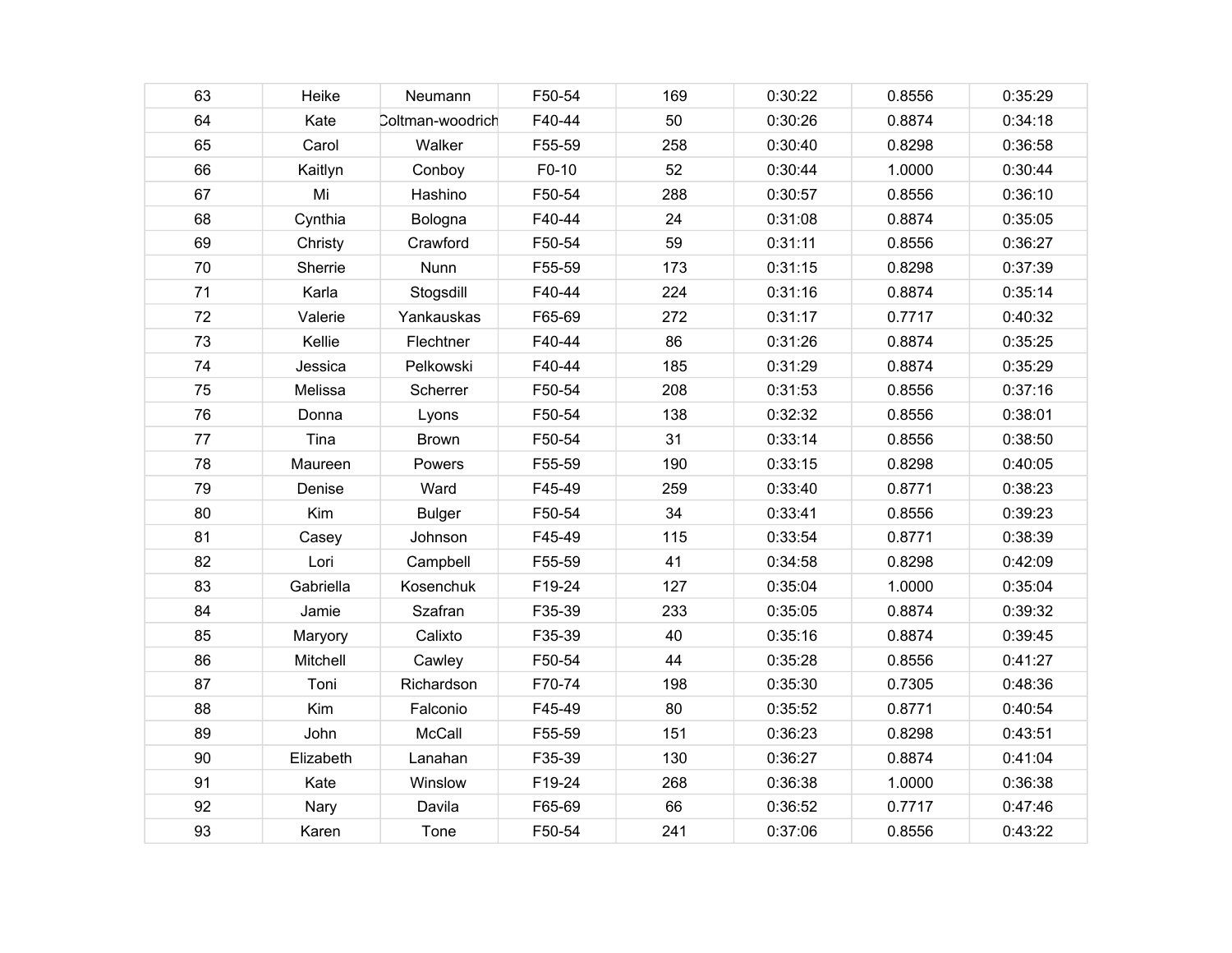| 94             | Amber    | Trapnell      | F25-29 | 246 | 0:38:02 | 0.9252 | 0:41:07 |
|----------------|----------|---------------|--------|-----|---------|--------|---------|
| 95             | Susan    | Marshall      | F65-69 | 148 | 0:38:40 | 0.7717 | 0:50:07 |
| 96             | Shannon  | Monahan       | F19-24 | 163 | 0:39:39 | 1.0000 | 0:39:39 |
| 97             | Juliette | Soos          | F15-16 | 215 | 0:39:46 | 1.0000 | 0:39:46 |
| 98             | Lisa     | <b>Stetin</b> | F45-49 | 222 | 0:40:07 | 0.8771 | 0:45:45 |
| 99             | Meghan   | Marano        | F40-44 | 145 | 0:40:54 | 0.8874 | 0:46:05 |
| 100            | Delanie  | Woodard       | F25-29 | 270 | 0:43:30 | 0.9252 | 0:47:01 |
| 101            | Carrie   | Sullivan      | F13-14 | 228 | 0:43:52 | 1.0000 | 0:43:52 |
| 102            | Liliana  | Pinilla       | F50-54 | 188 | 0:44:20 | 0.8556 | 0:51:49 |
| 103            | Adrienne | <b>Bunn</b>   | F15-16 | 35  | 0:45:29 | 1.0000 | 0:45:29 |
| 104            | Wynne    | McFarlin      | F55-59 | 155 | 0:47:34 | 0.8298 | 0:57:19 |
| 105            | Lauren   | Bergquist     | F19-24 | 18  | 0:48:27 | 1.0000 | 0:48:27 |
| 106            | Simone   | Goodfriend    | F35-39 | 95  | 0:48:39 | 0.8874 | 0:54:50 |
| 107            | Jennifer | Hartley       | F40-44 | 103 | 0:50:52 | 0.8874 | 0:57:19 |
| 108            | Abigail  | Adams         | F19-24 | 5   | 0:54:53 | 1.0000 | 0:54:53 |
| $\mathbf 1$    | Andrea   | Ugazio        | M55-59 | 249 | 0:17:01 | 0.8354 | 0:20:22 |
| $\overline{2}$ | David    | Brancamp      | M60-64 | 26  | 0:17:31 | 0.8054 | 0:21:45 |
| 3              | Joshua   | <b>Brown</b>  | M19-24 | 30  | 0:17:35 | 1.0000 | 0:17:35 |
| 4              | Jacob    | Hamlin        | M17-18 | 102 | 0:17:38 | 1.0000 | 0:17:38 |
| 5              | Rinalo   | Sintjago      | M35-39 | 213 | 0:17:52 | 0.9073 | 0:19:42 |
| 6              | Jim      | Sullivan      | M70-74 | 229 | 0:18:09 | 0.7105 | 0:25:32 |
| $\overline{7}$ | Ryan     | Turner        | M15-16 | 248 | 0:18:31 | 1.0000 | 0:18:31 |
| 8              | Donald   | Gornto        | M50-54 | 96  | 0:18:47 | 0.8470 | 0:22:11 |
| 9              | Carl     | Ellefson      | M45-49 | 76  | 0:19:15 | 0.8721 | 0:22:04 |
| 10             | Peter    | Lopez         | M17-18 | 135 | 0:19:40 | 1.0000 | 0:19:40 |
| 11             | Andrew   | Culverhouse   | M13-14 | 63  | 0:19:45 | 1.0000 | 0:19:45 |
| 12             | Mike     | Freshley      | M80-84 | 87  | 0:20:03 | 0.6515 | 0:30:46 |
| 13             | Rylan    | Chaput        | M13-14 | 46  | 0:20:16 | 1.0000 | 0:20:16 |
| 14             | Scott    | Mairose       | M55-59 | 143 | 0:20:20 | 0.8354 | 0:24:20 |
| 15             | Jesse    | Morenus       | M35-39 | 164 | 0:20:21 | 0.9073 | 0:22:26 |
| 16             | Matthew  | Culverhouse   | M11-12 | 64  | 0:20:39 | 1.0000 | 0:20:39 |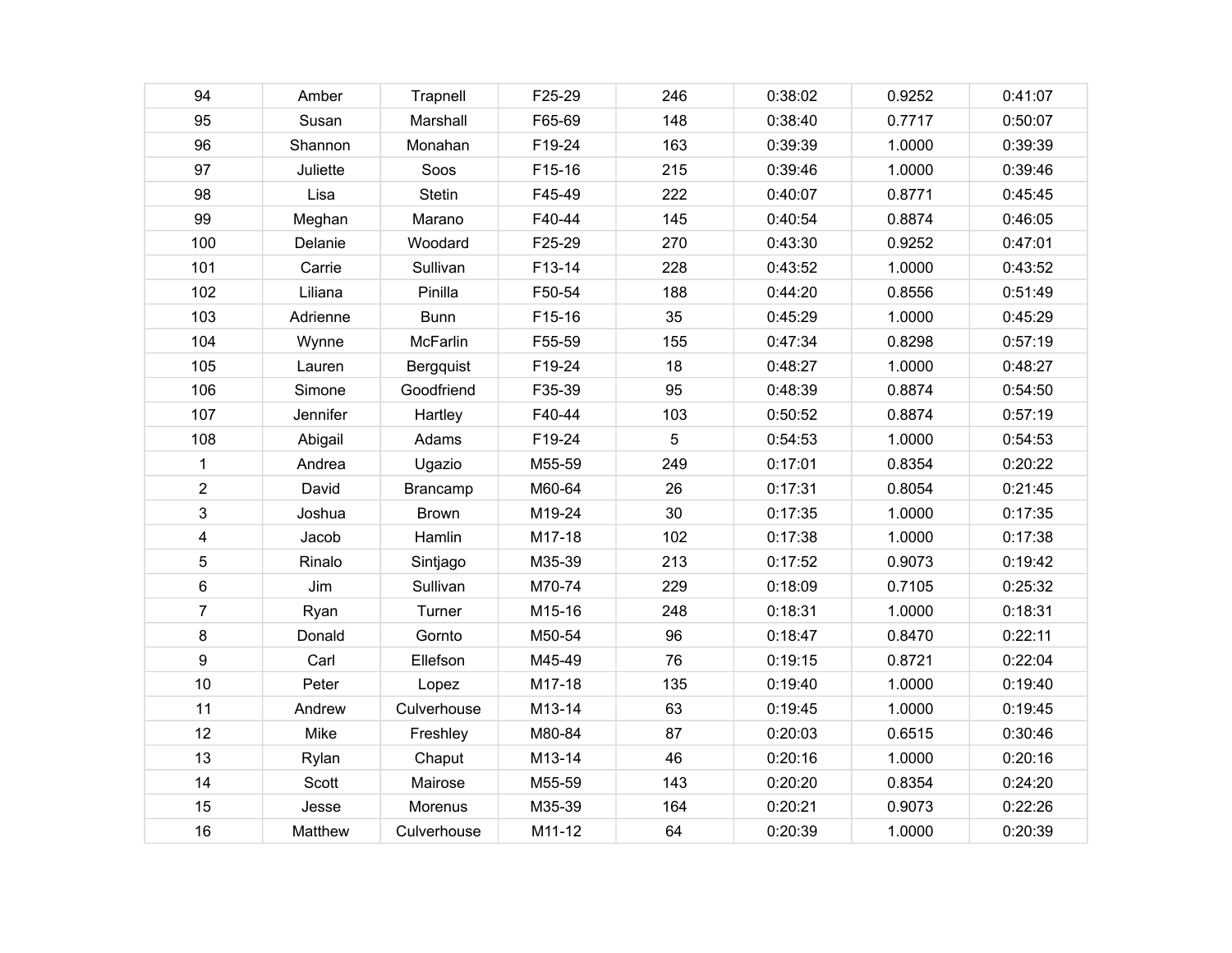| 17 | Evan         | Staton          | M25-29 | 217 | 0:20:50 | 0.9748 | 0:21:22 |
|----|--------------|-----------------|--------|-----|---------|--------|---------|
| 18 | Joshua       | Olds            | M15-16 | 174 | 0:20:54 | 1.0000 | 0:20:54 |
| 19 | Aiden        | Evans           | M17-18 | 79  | 0:20:54 | 1.0000 | 0:20:54 |
| 20 | Dane         | Griffin         | M70-74 | 97  | 0:21:00 | 0.7105 | 0:29:34 |
| 21 | Chu chu      | Tanner          | M60-64 | 236 | 0:21:03 | 0.8054 | 0:26:09 |
| 22 | Les          | Guthrie         | M60-64 | 98  | 0:21:05 | 0.8054 | 0:26:11 |
| 23 | David        | Winslow         | M65-69 | 267 | 0:21:18 | 0.7423 | 0:28:41 |
| 24 | David        | Tisdale         | M50-54 | 240 | 0:21:18 | 0.8470 | 0:25:09 |
| 25 | Kyle         | Conboy          | M11-12 | 53  | 0:21:21 | 1.0000 | 0:21:21 |
| 26 | Liam         | Sullivan        | M13-14 | 230 | 0:21:22 | 1.0000 | 0:21:22 |
| 27 | Lucas        | Paez            | M13-14 | 178 | 0:21:24 | 1.0000 | 0:21:24 |
| 28 | Stephen      | Lopez           | M17-18 | 136 | 0:21:25 | 1.0000 | 0:21:25 |
| 29 | Jeffrey      | <b>Beattie</b>  | M55-59 | 13  | 0:21:33 | 0.8354 | 0:25:47 |
| 30 | Connor       | Conboy          | M13-14 | 51  | 0:21:42 | 1.0000 | 0:21:42 |
| 31 | Paolo        | de Fabrique     | M13-14 | 68  | 0:21:43 | 1.0000 | 0:21:43 |
| 32 | Caelan       | <b>Tracy</b>    | M11-12 | 244 | 0:21:43 | 1.0000 | 0:21:43 |
| 33 | Holden       | Williams        | M17-18 | 263 | 0:22:02 | 1.0000 | 0:22:02 |
| 34 | Jose         | Pontes          | M65-69 | 283 | 0:22:04 | 0.7423 | 0:29:43 |
| 35 | Mike         | Stephens        | M45-49 | 221 | 0:22:08 | 0.8721 | 0:25:23 |
| 36 | Fernando     | Toro-Leon       | M13-14 | 243 | 0:22:10 | 1.0000 | 0:22:10 |
| 37 | <b>Brian</b> | Mohan           | M45-49 | 161 | 0:22:10 | 0.8721 | 0:25:26 |
| 38 | Paul         | Valitutto       | M50-54 | 250 | 0:22:15 | 0.8470 | 0:26:16 |
| 39 | James        | Jackson         | M45-49 | 111 | 0:22:19 | 0.8721 | 0:25:35 |
| 40 | Stephen      | <b>Stebbins</b> | M45-49 | 218 | 0:22:24 | 0.8721 | 0:25:41 |
| 41 | Johann       | Gomez           | M45-49 | 94  | 0:22:25 | 0.8721 | 0:25:42 |
| 42 | <b>Brad</b>  | <b>Brunell</b>  | M55-59 | 32  | 0:22:37 | 0.8354 | 0:27:04 |
| 43 | Pat          | <b>Brooks</b>   | M65-69 | 28  | 0:22:44 | 0.7423 | 0:30:37 |
| 44 | Garry        | Fenimore        | M65-69 | 81  | 0:23:04 | 0.7423 | 0:31:05 |
| 45 | William      | Kloppe          | M70-74 | 125 | 0:23:26 | 0.7105 | 0:32:59 |
| 46 | Barry        | Creighton       | M55-59 | 61  | 0:23:31 | 0.8354 | 0:28:10 |
| 47 | Edwin        | Lee             | M55-59 | 131 | 0:23:39 | 0.8354 | 0:28:19 |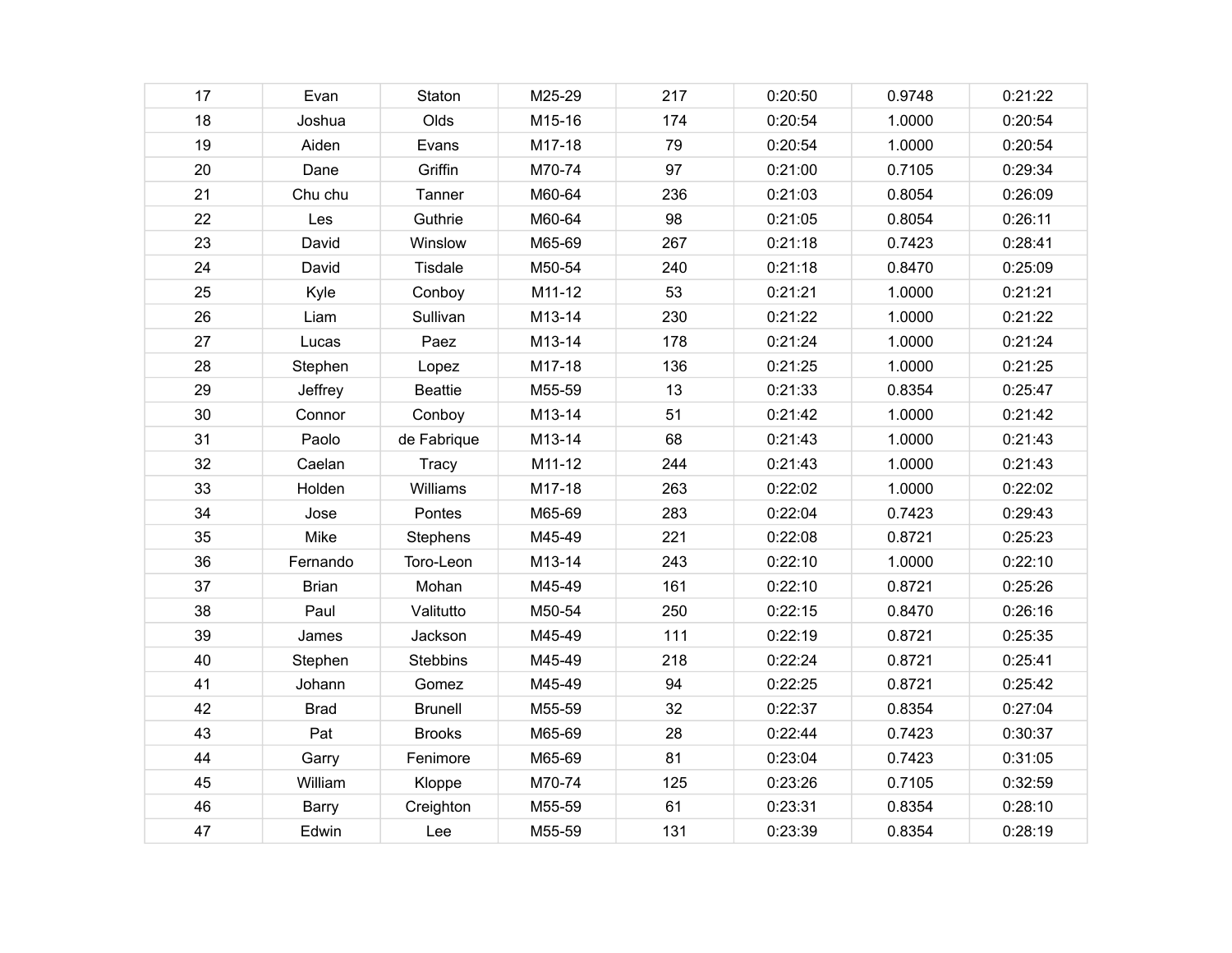| 48 | John         | Davis           | M55-59 | 67  | 0:23:47 | 0.8354 | 0:28:28 |
|----|--------------|-----------------|--------|-----|---------|--------|---------|
| 49 | Bobby        | Sullivan        | M45-49 | 227 | 0:24:03 | 0.8721 | 0:27:35 |
| 50 | Jeremy       | Yee             | M19-24 | 273 | 0:24:09 | 1.0000 | 0:24:09 |
| 51 | Sean         | McClean         | M50-54 | 152 | 0:24:16 | 0.8470 | 0:28:39 |
| 52 | Mark         | Paraiso         | M45-49 | 179 | 0:24:17 | 0.8721 | 0:27:51 |
| 53 | Michael      | Friedman        | M55-59 | 88  | 0:24:38 | 0.8354 | 0:29:29 |
| 54 | Robert       | Sullivan        | M11-12 | 231 | 0:24:43 | 1.0000 | 0:24:43 |
| 55 | Dennis       | Robinson        | M40-44 | 199 | 0:24:51 | 0.8845 | 0:28:06 |
| 56 | Jeffrey      | <b>Boley</b>    | M60-64 | 23  | 0:25:13 | 0.8054 | 0:31:19 |
| 57 | Scott        | Kretzschmar     | M50-54 | 128 | 0:25:23 | 0.8470 | 0:29:58 |
| 58 | Michael      | Tall            | M55-59 | 234 | 0:25:36 | 0.8354 | 0:30:39 |
| 59 | Greg         | Dedic           | M35-39 | 282 | 0:25:49 | 0.9073 | 0:28:28 |
| 60 | Scott        | Zenoni          | M50-54 | 277 | 0:26:06 | 0.8470 | 0:30:48 |
| 61 | Matthew      | Kappler         | M50-54 | 119 | 0:26:06 | 0.8470 | 0:30:49 |
| 62 | Pete         | Gold            | M50-54 | 93  | 0:26:28 | 0.8470 | 0:31:15 |
| 63 | <b>Elvis</b> | Alvarez Carnero | M40-44 | 8   | 0:27:05 | 0.8845 | 0:30:37 |
| 64 | David        | Ziegler         | M50-54 | 280 | 0:27:11 | 0.8470 | 0:32:06 |
| 65 | Hugo         | Mahecha         | M50-54 | 142 | 0:27:14 | 0.8470 | 0:32:09 |
| 66 | Mike         | Cafferty        | M65-69 | 39  | 0:27:17 | 0.7423 | 0:36:45 |
| 67 | William      | <b>Benoist</b>  | M60-64 | 17  | 0:27:27 | 0.8054 | 0:34:05 |
| 68 | Mark         | Prevot          | M55-59 | 191 | 0:27:28 | 0.8354 | 0:32:52 |
| 69 | David        | <b>Brown</b>    | M50-54 | 29  | 0:27:53 | 0.8470 | 0:32:56 |
| 70 | Clyde        | Satterfield     | M55-59 | 206 | 0:27:53 | 0.8354 | 0:33:23 |
| 71 | Craig        | Williams        | M55-59 | 262 | 0:27:55 | 0.8354 | 0:33:25 |
| 72 | Rob          | Zakrzewski      | M45-49 | 276 | 0:28:51 | 0.8721 | 0:33:04 |
| 73 | Michael      | Puhlmann        | M60-64 | 193 | 0:28:52 | 0.8054 | 0:35:51 |
| 74 | Tim          | Hay             | M65-69 | 106 | 0:28:58 | 0.7423 | 0:39:02 |
| 75 | Tim          | Fry             | M55-59 | 89  | 0:28:58 | 0.8354 | 0:34:41 |
| 76 | James        | Nehmer          | M60-64 | 168 | 0:29:09 | 0.8054 | 0:36:12 |
| 77 | Graeme       | Phillipson      | M40-44 | 187 | 0:29:22 | 0.8845 | 0:33:12 |
| 78 | Joseph       | Beninghof       | M65-69 | 16  | 0:29:26 | 0.7423 | 0:39:39 |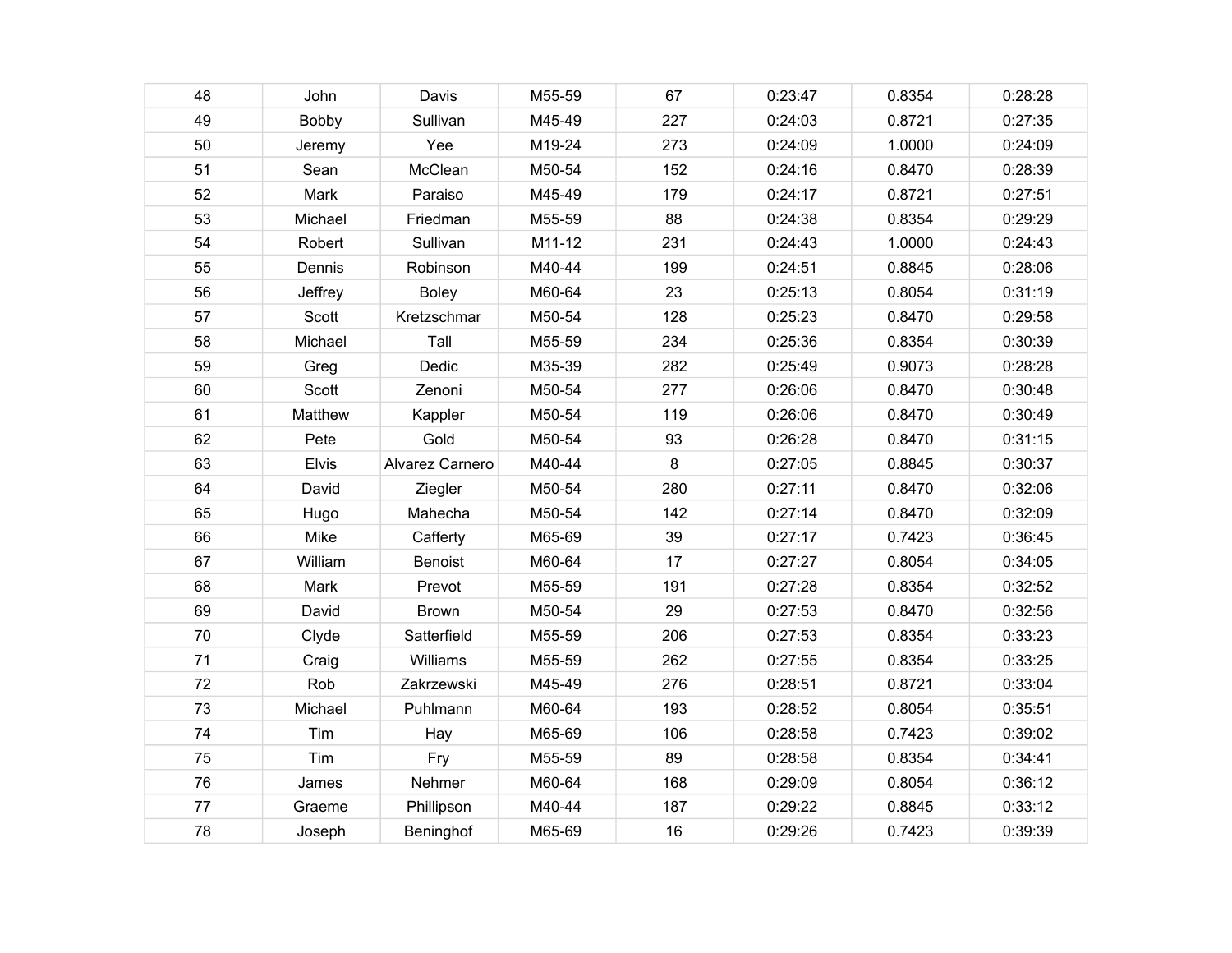| 79  | Carlos       | Fernandez     | M40-44 | 82  | 0:29:27 | 0.8845 | 0:33:18 |
|-----|--------------|---------------|--------|-----|---------|--------|---------|
| 80  | Jim          | Spaulding     | M70-74 | 216 | 0:30:11 | 0.7105 | 0:42:30 |
| 81  | Garry        | <b>Branch</b> | M60-64 | 27  | 0:30:18 | 0.8054 | 0:37:38 |
| 82  | Jorge        | Echavarria    | M50-54 | 75  | 0:30:27 | 0.8470 | 0:35:57 |
| 83  | Jonathan     | Sady          | M35-39 | 204 | 0:30:48 | 0.9073 | 0:33:57 |
| 84  | Cesar        | Villanueva    | M50-54 | 256 | 0:30:58 | 0.8470 | 0:36:33 |
| 85  | Edward       | Holling       | M45-49 | 110 | 0:31:17 | 0.8721 | 0:35:52 |
| 86  | Mike         | Estevez       | M45-49 | 78  | 0:31:25 | 0.8721 | 0:36:02 |
| 87  | Steven       | <b>Block</b>  | M45-49 | 22  | 0:31:33 | 0.8721 | 0:36:11 |
| 88  | Charles      | Wood          | M65-69 | 269 | 0:31:55 | 0.7423 | 0:43:00 |
| 89  | Andrew       | Ahearn        | M25-29 | 6   | 0:32:05 | 0.9748 | 0:32:55 |
| 90  | JJ           | Juniet        | M50-54 | 117 | 0:32:16 | 0.8470 | 0:38:05 |
| 91  | Paul         | Chard         | M55-59 | 47  | 0:32:38 | 0.8354 | 0:39:03 |
| 92  | Dayle        | Peabody       | M50-54 | 182 | 0:33:07 | 0.8470 | 0:39:06 |
| 93  | David        | Morse         | M50-54 | 165 | 0:33:31 | 0.8470 | 0:39:34 |
| 94  | Marc         | Smith         | M55-59 | 214 | 0:34:00 | 0.8354 | 0:40:42 |
| 95  | Charlie      | Stephens      | M0-10  | 219 | 0:34:22 | 1.0000 | 0:34:22 |
| 96  | Sterling     | Cohen         | M19-24 | 49  | 0:34:44 | 1.0000 | 0:34:44 |
| 97  | Alex         | Ramos         | M0-10  | 194 | 0:34:50 | 1.0000 | 0:34:50 |
| 98  | <b>Blake</b> | Kachman       | M30-34 | 118 | 0:34:50 | 0.9408 | 0:37:01 |
| 99  | Nicholas     | Arechabala    | M25-29 | 9   | 0:35:01 | 0.9748 | 0:35:55 |
| 100 | Gene         | Mathis        | M45-49 | 150 | 0:35:08 | 0.8721 | 0:40:17 |
| 101 | Wes          | Tone          | M55-59 | 242 | 0:35:10 | 0.8354 | 0:42:06 |
| 102 | Landon       | Razzano       | M25-29 | 196 | 0:35:25 | 0.9748 | 0:36:20 |
| 103 | Dan          | Johannes      | M65-69 | 114 | 0:36:19 | 0.7423 | 0:48:56 |
| 104 | Paul         | Zicuis        | M45-49 | 279 | 0:37:09 | 0.8721 | 0:42:36 |
| 105 | Scott        | Werner        | M55-59 | 261 | 0:38:18 | 0.8354 | 0:45:50 |
| 106 | Michael      | <b>Bixler</b> | M30-34 | 21  | 0:39:14 | 0.9408 | 0:41:42 |
| 107 | Joshua       | Katz          | M45-49 | 121 | 0:39:40 | 0.8721 | 0:45:29 |
| 108 | <b>Brian</b> | Chapman       | M50-54 | 45  | 0:40:21 | 0.8470 | 0:47:38 |
| 109 | Rohit        | Pawar         | M35-39 | 181 | 0:41:06 | 0.9073 | 0:45:18 |